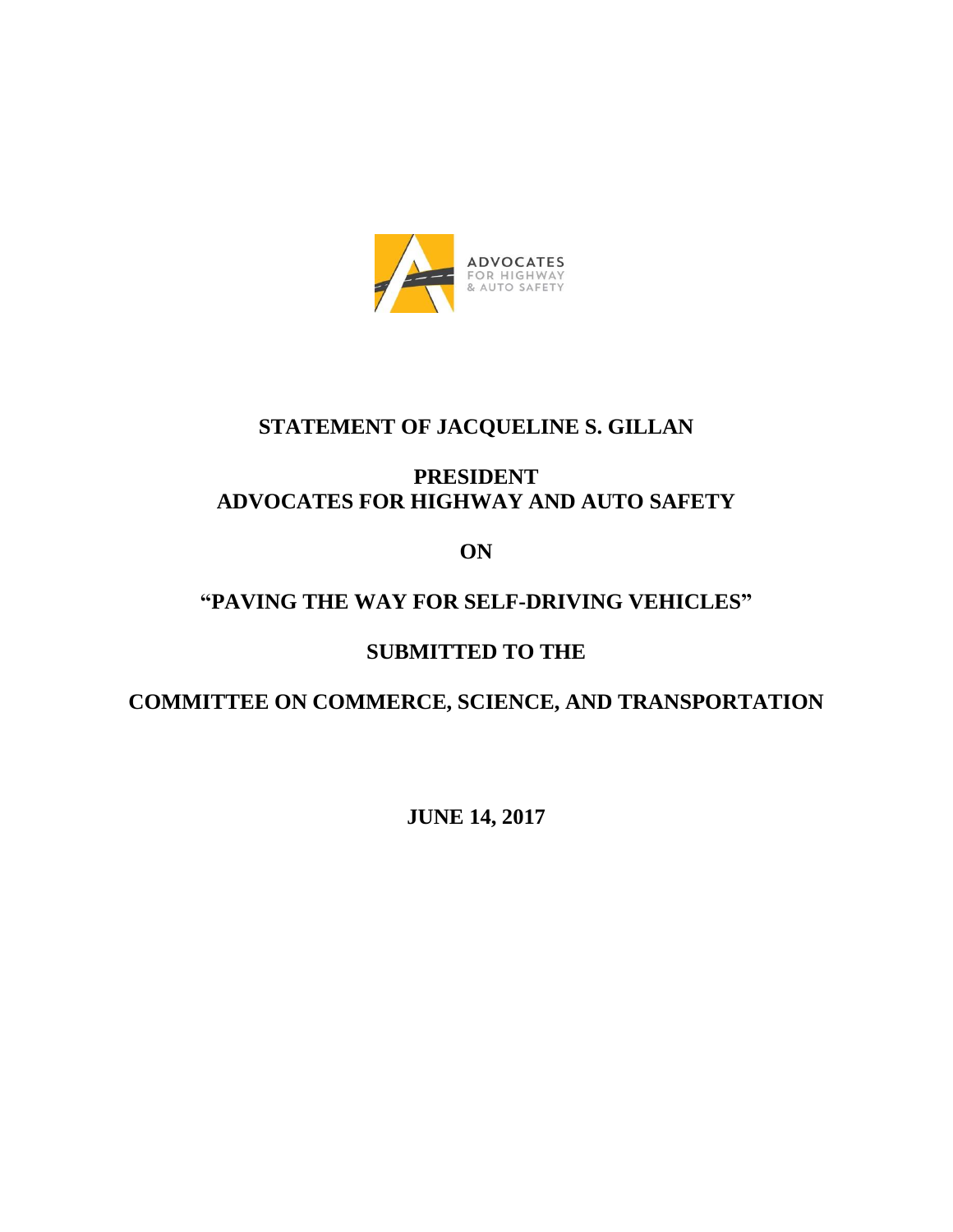#### **Introduction**

Advocates for Highway and Auto Safety (Advocates) is a coalition of public health, safety, and consumer organizations, insurers and insurance agents that promotes highway and auto safety through the adoption of federal and state laws, policies and regulations. Advocates is unique both in its board composition and its mission of advancing safer vehicles, safer drivers and safer roads. We respectfully request that this statement and the comments Advocates submitted to the public docket in response to the National Highway Traffic Safety Administration (NHTSA) "Federal Automated Vehicles Policy" (AV Guidelines) Notice and Request for Comments,<sup>i</sup> which are attached, be included in the hearing record.

#### **Motor Vehicle Deaths are Climbing**

According to the federal government, each year motor vehicle crashes kill tens of thousands and injure millions more at a cost to society of over \$800 billion.<sup>ii</sup> Unfortunately, deaths resulting from motor vehicle crashes are on the rise. According to NHTSA, in 2015 our nation experienced the largest percentage increase of motor vehicle deaths in nearly fifty years.<sup>iii</sup> More than 35,000 people were killed on our nation's roads, representing a 7.2 percent upturn.<sup>iv</sup> Preliminary information for the first nine months of 2016 appears to be even worse, indicating an 8 percent rise in fatalities compared to the same time period in  $2015$ . Advocates firmly believes that automated vehicle (AV) technology has the potential to make significant and lasting reductions in this mortality and morbidity toll.

## **Advocates Has Consistently Promoted Advanced Technologies in Vehicles to Save Lives and Prevent Injuries**

Advocates has always enthusiastically championed vehicle safety technology and for good reason. It is one of the most effective strategies for preventing deaths and injuries. NHTSA has estimated that since 1960, over 600,000 lives have been saved by motor vehicle safety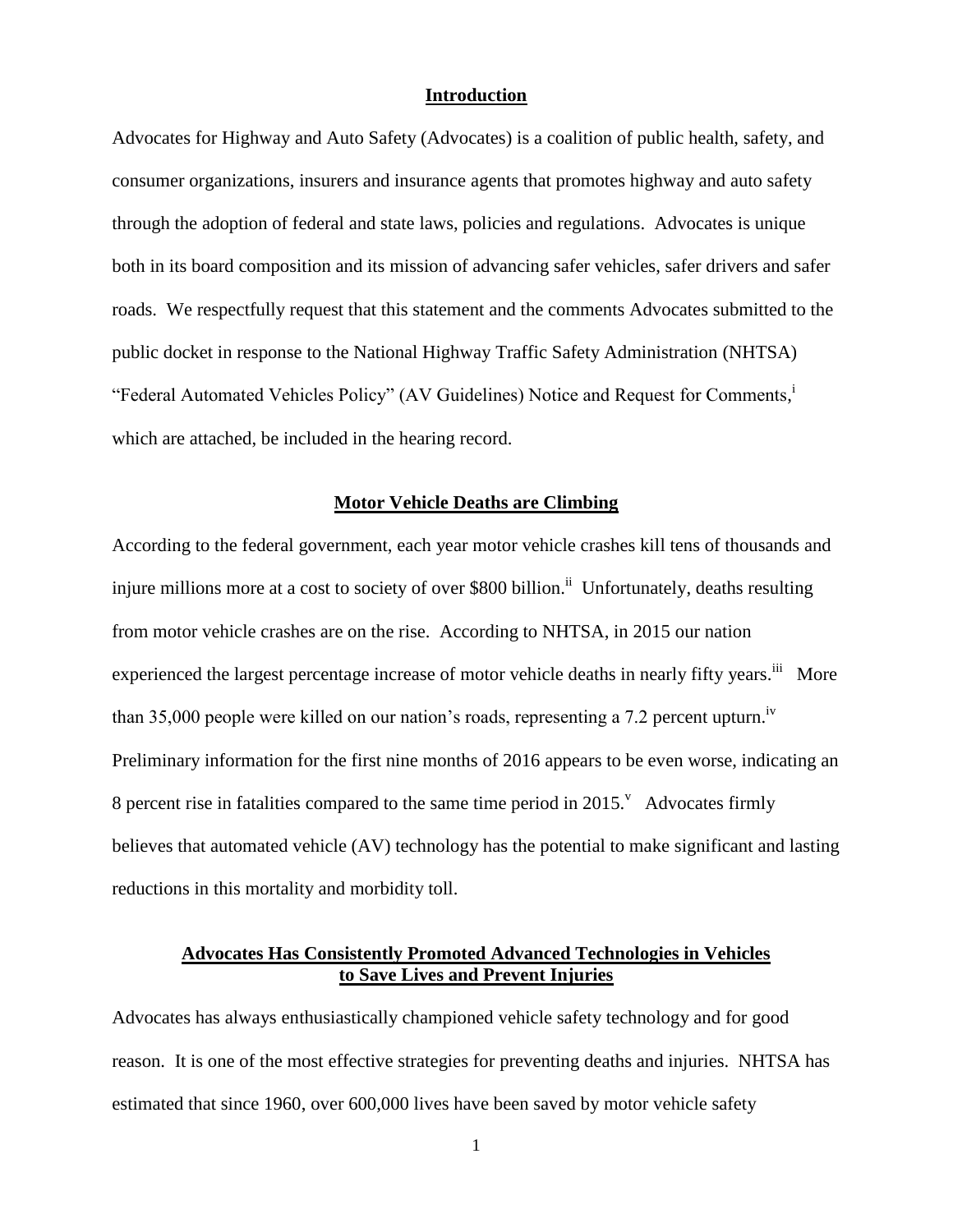technologies.<sup>vi</sup> In 1991, Advocates led the coalition that supported bipartisan legislation sponsored by former Senators John Danforth (R-MO) and Richard Bryan (D-NV) that included the airbag mandate in the Intermodal Surface Transportation Efficiency Act (ISTEA) of 1991.<sup>vii</sup> As a result, by 1997, every new car sold in the United States was equipped with a front seat airbag and the lives saved have been significant. In fact, airbags save over 2,000 lives annually. <sup>viii</sup>

Advocates continued to build on this success by supporting additional lifesaving technologies as standard equipment in all vehicles in other legislation and regulatory proposals. These efforts included: tire pressure monitoring systems;<sup>ix</sup> rear outboard 3-point seat belts;<sup>x</sup> electronic stability control;<sup>xi</sup> rear seat belt reminder systems;<sup>xii</sup> rear view cameras;<sup>xiii</sup> brake transmission interlocks;<sup>xiv</sup> seat belts on motorcoaches;<sup>xv</sup> electronic logging devices;<sup>xvi</sup> and, crash avoidance systems such as automatic emergency braking. These safety advances have saved hundreds of thousands of lives and have been accomplished because of the bipartisan leadership of the Members of the Senate Commerce, Science and Transportation Committee.

#### **NHTSA Has a Statutory Duty to the Public to Ensure the Safety of Autonomous Vehicles**

Fifty years ago, Congress passed the National Traffic and Motor Vehicle Safety Act of 1966 because of concerns about the death and injury toll on our highways.<sup>xvii</sup> The law required the federal government to establish federal motor vehicle safety standards (FMVSS) to protect the public against "unreasonable risk of accidents occurring as a result of the design, construction or performance of motor vehicles."<sup>xviii</sup> While motor vehicles have changed dramatically since that time and will continue to do so in the future, the underlying premise of this prescient law and NHTSA's safety mission have not.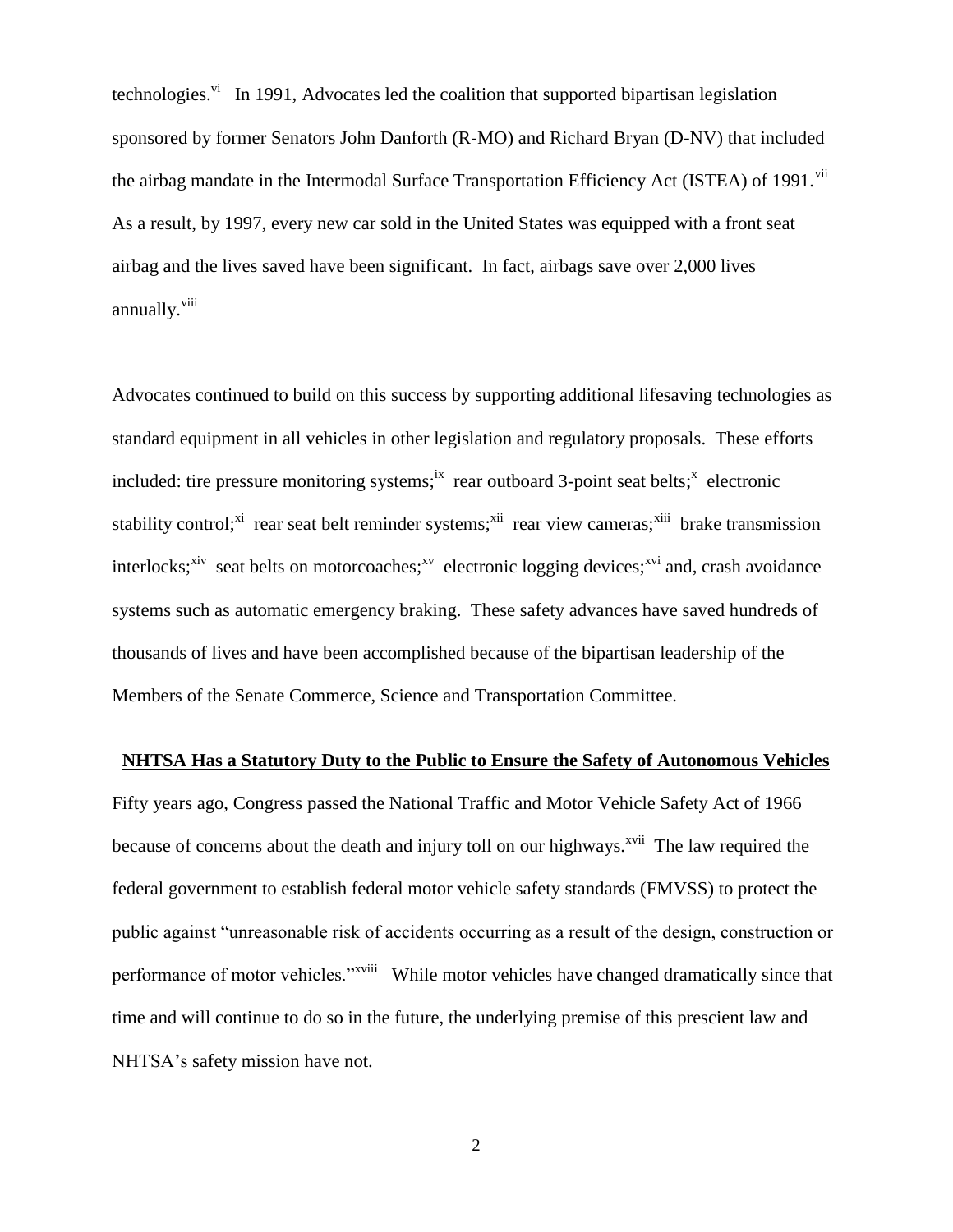Unfortunately, NHTSA has chosen to issue only "voluntary guidelines" for the development of AVs. Voluntary guidelines are not legally binding, are unenforceable and, therefore, are inadequate to ensure safety and protect the public. Manufacturers may choose to deviate from the guidelines or ignore them entirely at any time and for any reason including internal corporate priorities such as cost or marketing considerations. In addition, some entities may choose to follow the guidelines while others may not, creating a dangerous patchwork of noncompliance. Consumers and NHTSA also have no legal recourse against a manufacturer's failure to follow the guidelines. NHTSA cannot bring an enforcement action, force a statutory recall, or even influence a voluntary recall for failure to abide by the guidelines.

## **A Functional Safety Approach is Essential to Provide the Framework for the Design, Development and Deployment of Autonomous Vehicle Technology**

Before the widespread introduction of AV technology to the commercial marketplace and deployment on public roads, NHTSA must establish basic safeguards to protect the public. Advocates strongly recommends that AV manufacturers be required to meet a "functional safety standard" to guarantee safety to the maximum extent feasible of the overall system performance. While manufacturers will still have to certify vehicles meet all applicable FMVSS that address the mechanical operation of vehicle safety systems, a functional safety standard would apply to the AV operating system to ensure that the controlling software performs as designed.

Functional safety is a well-known process by which a product is designed, developed, manufactured and deployed to ensure that the product, as a whole, will function safely, as intended, and will prevent or mitigate misuse which could lead to unsafe conditions. A similar process is currently utilized by the Federal Aviation Administration (FAA) in portions of its regulations to ensure safety while encouraging innovation.<sup>xix</sup>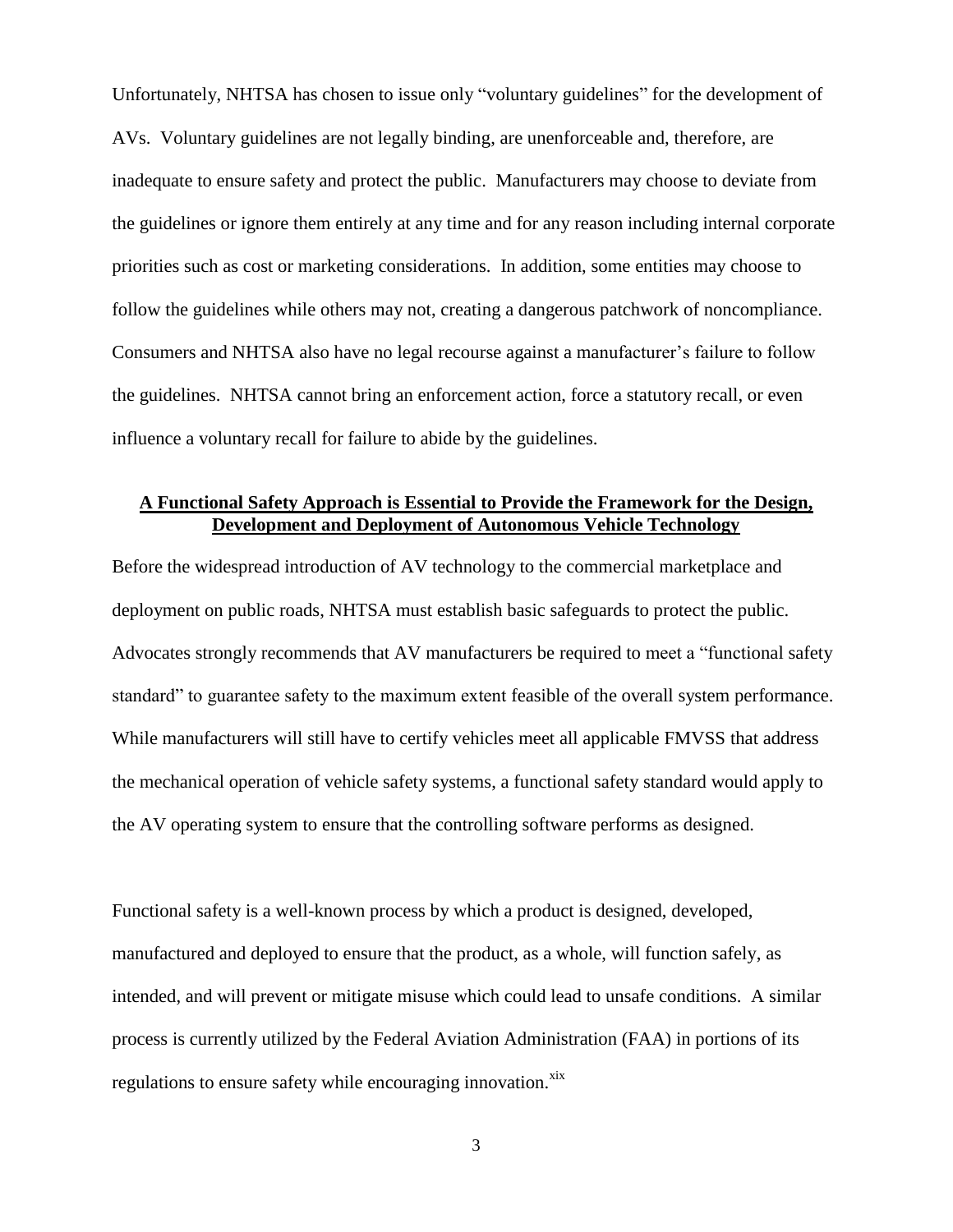Additionally, the submission of a Safety Assessment Letter (SAL) must be mandatory and not at the whim or choice of a manufacturer. There is too much at stake to allow optional and discretionary adherence. Under a functional safety standard, a manufacturer must certify to NHTSA through the mandatory submission of a SAL that the AV has been tested to ensure that it will operate properly and safely under the conditions the vehicle is designed to encounter (i.e., congestion, weather and road conditions, human/machine interface and vehicle interaction with other road users). The mandatory submission of the SAL should include all information required by the Secretary of Transportation including test results and data to support the conclusion that the AV system functions as designed. This submission should also include any negative test results and data that may indicate the AV system did not always function as designed along with information and data indicating how these issues were resolved by the manufacturer. In addition, any and all documentation regarding how cybersecurity threats were addressed should be included.

Prior to introduction of the AV system into the stream of commerce, NHTSA would review the SAL, test results and data, and then consult with the manufacturer. The manufacturer would be required to respond to any questions or concerns from the agency. This process is intended to allow NHTSA to bring to the manufacturer's attention any issues and/or problems the agency identifies in the SAL information, tests results and data supplied by the manufacturer prior to introduction of the AV system into the marketplace. This process would provide NHTSA with technical information about products coming to market and provide AV manufacturers with technical feedback in an efficient and effective process. The SAL and the questions raised by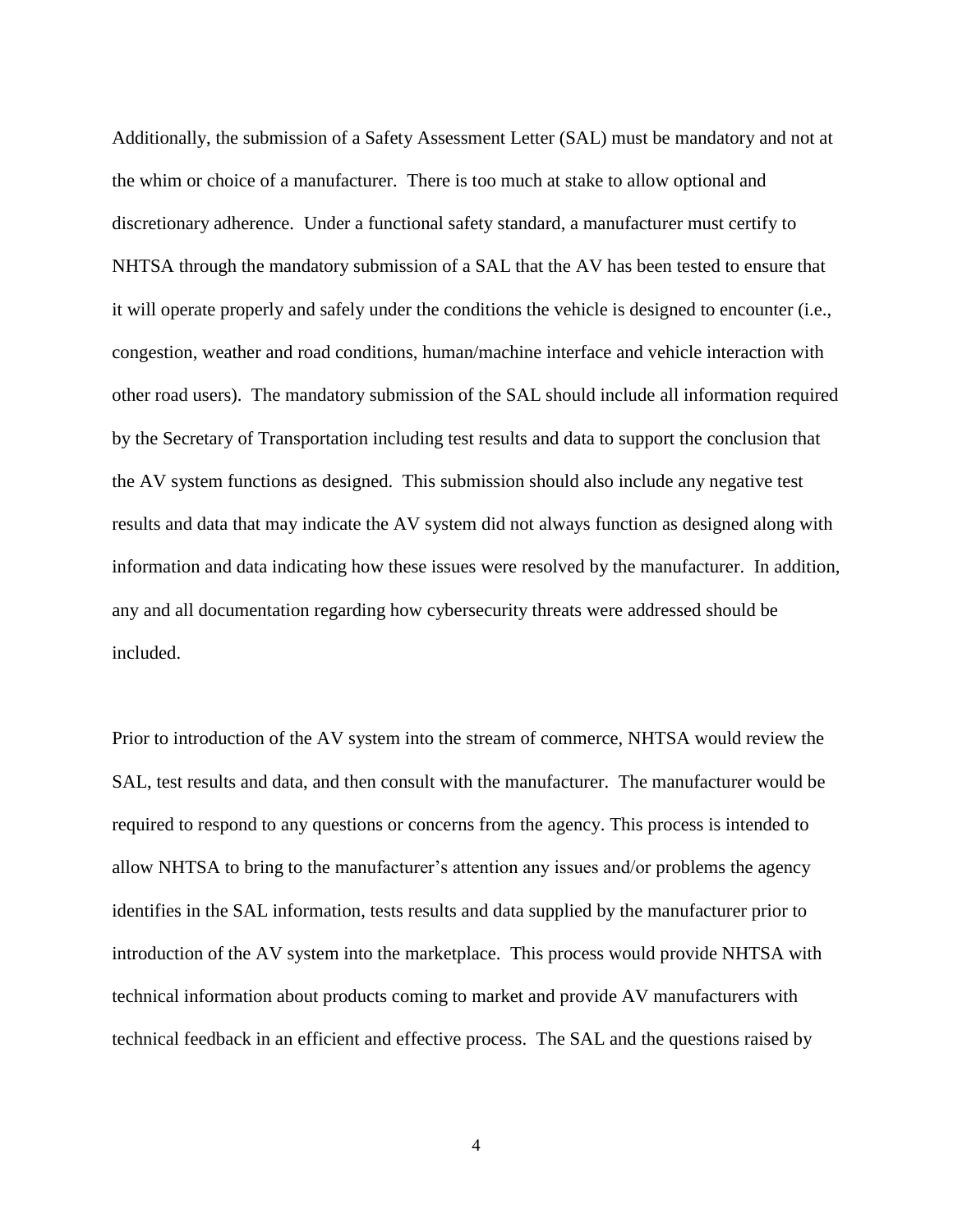NHTSA, however, are not intended as pre-market approval. The manufacturer, after having responded to the agency's inquiries, may introduce the AV system into the stream of commerce.

### **Additional Authorities and Resources are Critical**

Regulating AVs presents unique challenges for NHTSA, and those issues warrant the agency being given additional tools to protect against potentially catastrophic defects. Flaws or viruses in computer software of AVs could adversely affect thousands of vehicles simultaneously. The NHTSA, therefore, must be given imminent hazard authority in order to expedite the grounding of vehicles that the agency has identified as having a potentially dangerous software problem that could lead to crashes, deaths and injuries. Also, because of the potential serious nature of any software problem that could affect thousands of vehicles and result in deaths and injuries, the ability to levy criminal penalties is essential. Criminal penalties will deter manufacturers and suppliers from knowingly and willfully permitting the manufacture and sale of AV systems with flawed software operating systems that could pose a danger to human life in the event of a crash.

Providing further broad statutory exemptions from the FMVSS for AVs is both unnecessary and unwise. There is already a statutory process in place for manufacturers to seek an exemption from the FMVSS that Congress enacted only two years ago. Pursuant to Section 24404 of the Fixing America's Surface Transportation (FAST) Act<sup>xx</sup> codified at 49 USC Section 30112(b)(10), manufacturers of AVs are permitted an unlimited number of vehicles that can be exempt from one or more of the FMVSS for testing or evaluation. Exempt vehicles under this provision may not be sold or resold to the public. Furthermore, under 49 USC Section 30113 a manufacturer may receive an exemption from compliance with the FMVSS for the sale of a vehicle for not more than 2,500 vehicles to be sold in the United States in any 12-month period.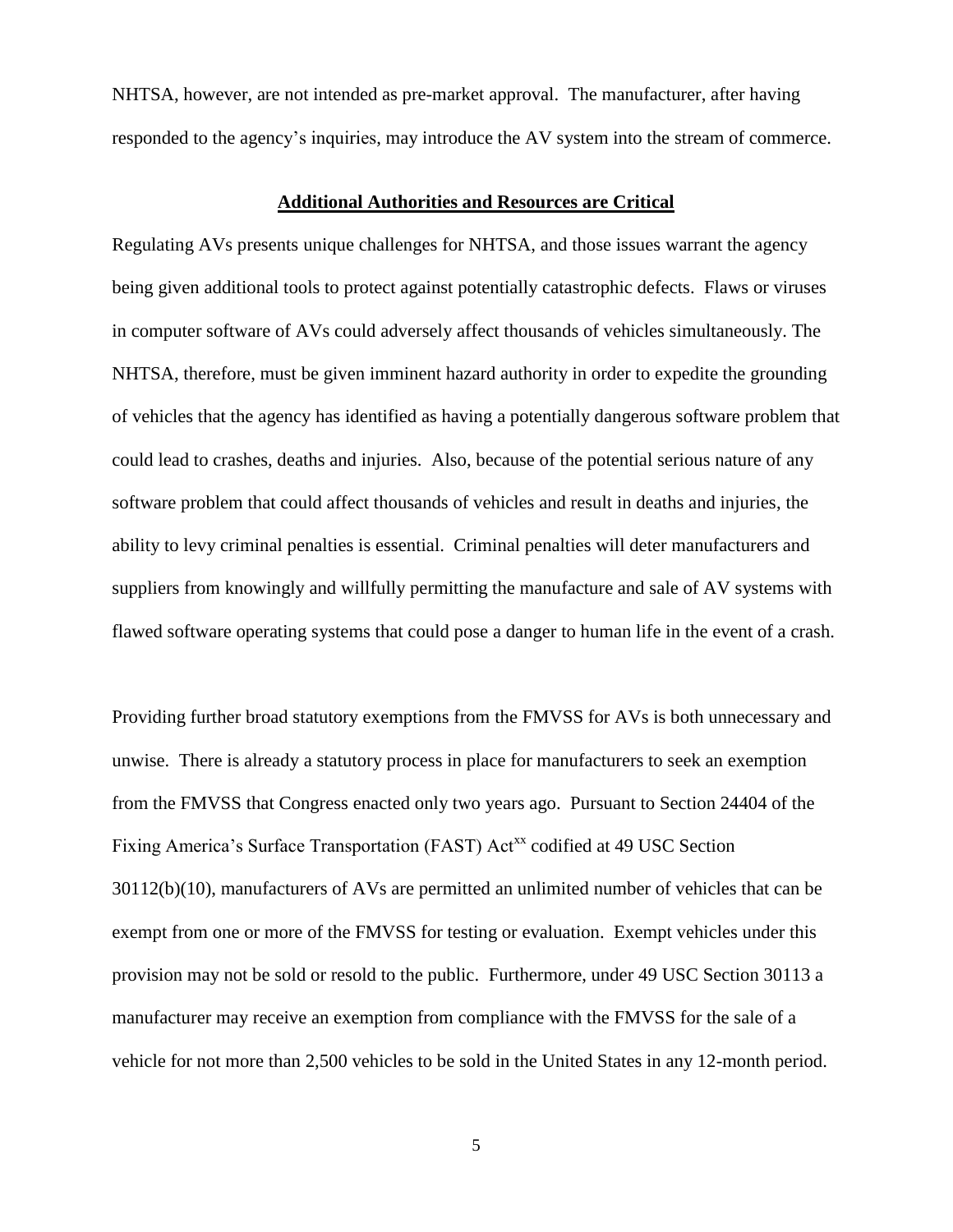Until a functional safety standard is applied to AVs, this cap should not be raised from its current level.

Manufacturers may seek appropriate exemptions under the current process until NHTSA revises the FMVSS for level 4 and 5 AVs. However, while level 4 and 5 AVs may be exempt from parts of certain FMVSS or other regulations, much of the performance standards for safety systems would still apply. For example, even if a brake pedal is not needed for AV control, the rest of the brake system requirements in FMVSS 135 will still be needed to ensure the AV controls can stop the vehicle within the required stopping distance. Even for level 4 and 5 AVs, manufacturers will still have to certify to most performance requirements of the existing FMVSS. However, because level 2 and 3 AVs will still require significant operation by a human driver, these vehicles should not be exempt from compliance with the current body of FMVSS and regulations.

Vehicle and technology companies are already putting some AVs out on public roads and beginning to market these systems to the public. The development of AV technology is not just taking place in the United States. In fact, AVs are being tested throughout the globe in places such as the United Arab Emirates and Singapore.<sup>xxi</sup> Vehicles imported from overseas have to meet the requirements of the FMVSS. However, if only voluntary guidelines are in place for AVs, foreign companies and entities may export products that are dangerously unsafe and NHTSA will have little recourse. In addition, some in the motor carrier industry have predicted that automated technology will be placed in trucks before passenger vehicles.<sup>xxii</sup> The potential for an 80,000 pound rig using untested and unregulated technology on public roads is a very real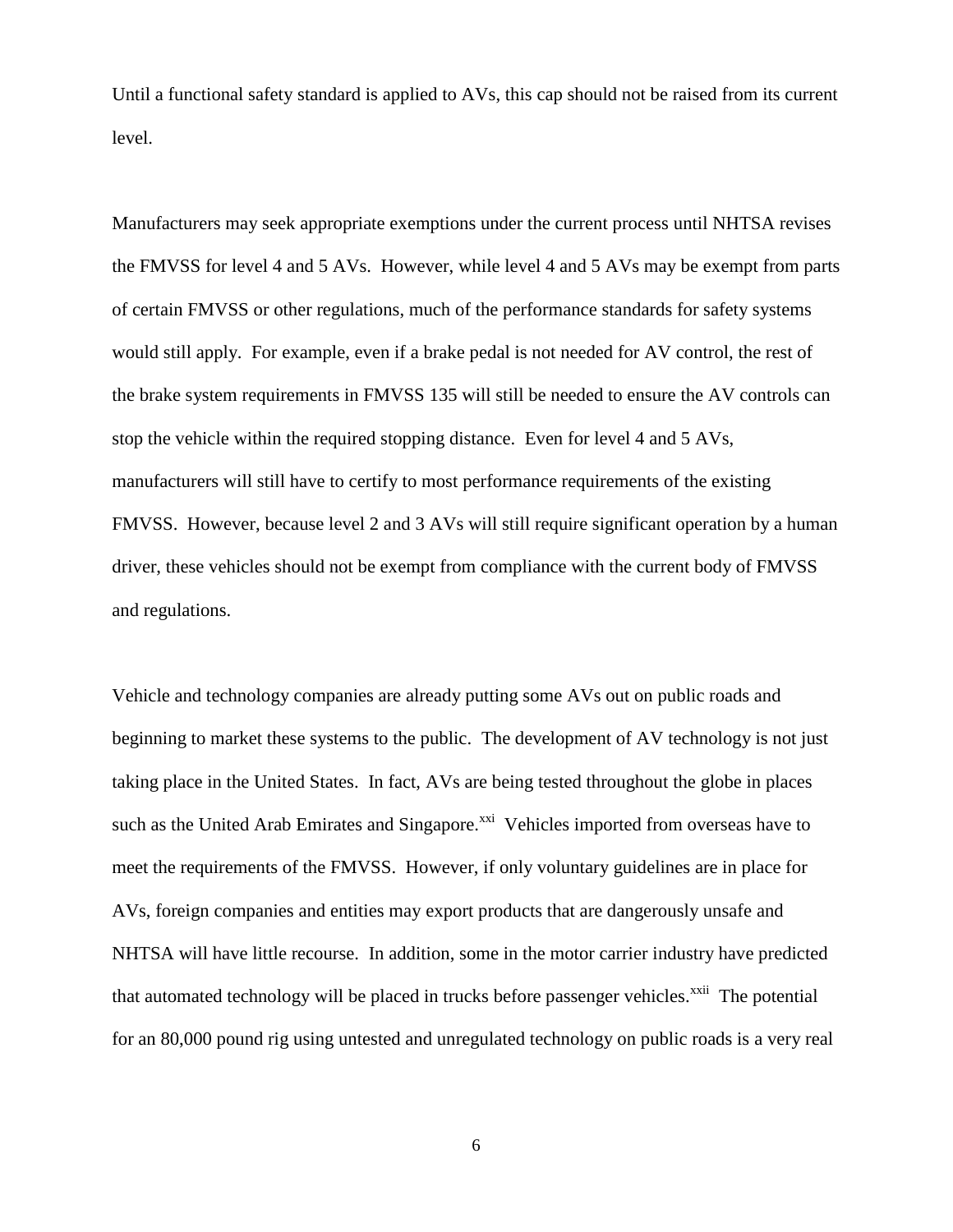scenario if NHTSA continues to merely rely on voluntary guidelines and the "good intentions" of manufacturers introducing automated technology.

It is essential that NHTSA immediately adopt a functional safety standard to minimize public exposure to unreasonable risks of motor vehicle crashes involving these experimental systems. For example, the fatal crash of a Tesla Model S in Florida in May 2016, could have been averted had a functional safety standard required due diligence testing of the Autopilot System prior to deployment. The driver was using the Tesla Autopilot system when the vehicle passed under the side of a truck trailer that was turning across the highway, resulting in the fatality of the driver. After the crash, Tesla admitted to NHTSA that it had considered misuse of the Autopilot system including distracted driving and the use of the system outside preferred environments and conditions. Under a functional safety standard, if the misuse was foreseeable, Tesla would be required to address the misuse prior to confirmation to NHTSA that the vehicle was safe.

#### **Recommendations:**

- **NHTSA must require that manufacturers meet a "functional safety standard" to guarantee safety of AVs before they are introduced into the marketplace.**
- **Manufacturers must be required to submit a Safety Assessment Letter (SAL) that confirms that the AV has been tested to ensure it operates safely. The SAL should include all of the test results and data to support the conclusion that the AV system functions as designed.**
- **NHTSA should be given the additional tools of imminent hazard authority to protect against potentially catastrophic defects with AVs and criminal penalties to ensure manufacturers do not willfully mislead or misinform the agency.**
- **Providing further broad statutory exemptions from the FMVSS for AVs is both unnecessary and unwise. Until NHTSA revises the FMVSS for level 4 and 5 AVs, manufacturers may seek appropriate exemptions under the current process.**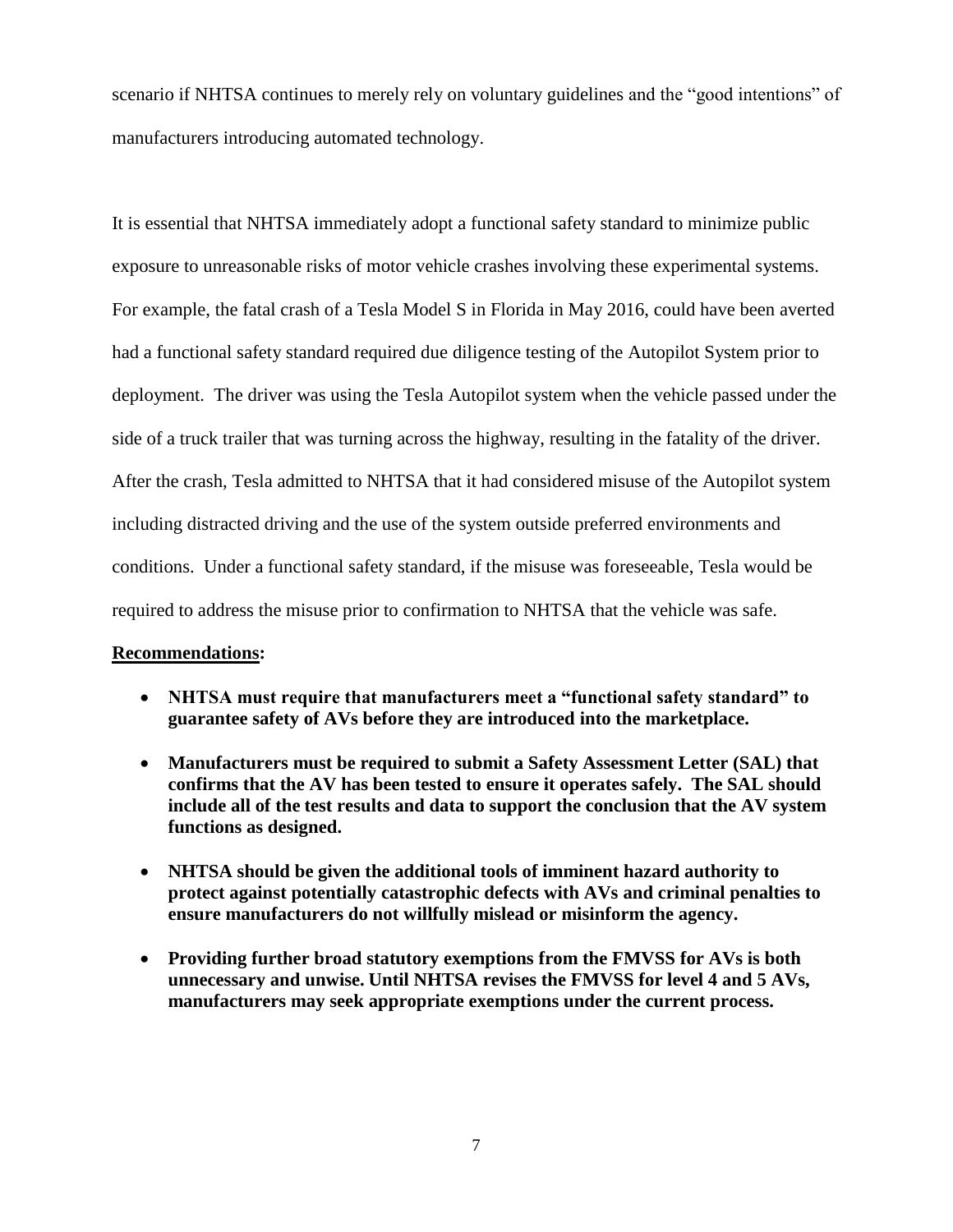### **Autonomous Vehicles Must Have Adequate Cybersecurity and Privacy Standards to Protect the Public and Must Share Information on Critical Events**

A failure to adequately secure AV systems and to protect against cyber-attacks could endanger AV passengers, non-AV motorists, pedestrians, bicyclists and other vulnerable roadway users. It could also clog roads, stopping the movement of goods and hindering the responses of emergency vehicles. NHTSA should identify cybersecurity problem areas and require specific responses from manufacturers as to how those are being addressed. Problem areas could include subjects such as global position system (GPS) signal loss or degradation, spoofing, and off-line and real time hacking of single vehicles or fleets of vehicles. AV cybersecurity should be tested as part of the functional safety standard to ensure that the vehicle cybersecurity system operates as designed. The potential and real risk of a malevolent computer hack impacting hundreds or thousands of AVs, perhaps whole model runs, makes strong cybersecurity protections a crucial and essential element of AV design.

Additionally, data sharing among manufacturers is essential to improve overall safety among AVs. Data and information about known flaws or problems encountered during development and while in use must be shared among manufacturers and with NHTSA and the public to ensure that all AV systems are learning about problems in real time and can benefit from the experience of other AV systems. This type of collaborative development is already taking place in the industry with the creation of the Automotive Information Sharing and Analysis Center (ISAC). Data sharing will expedite solutions to unusual or unique safety problems and ensure they are readily identified and corrected.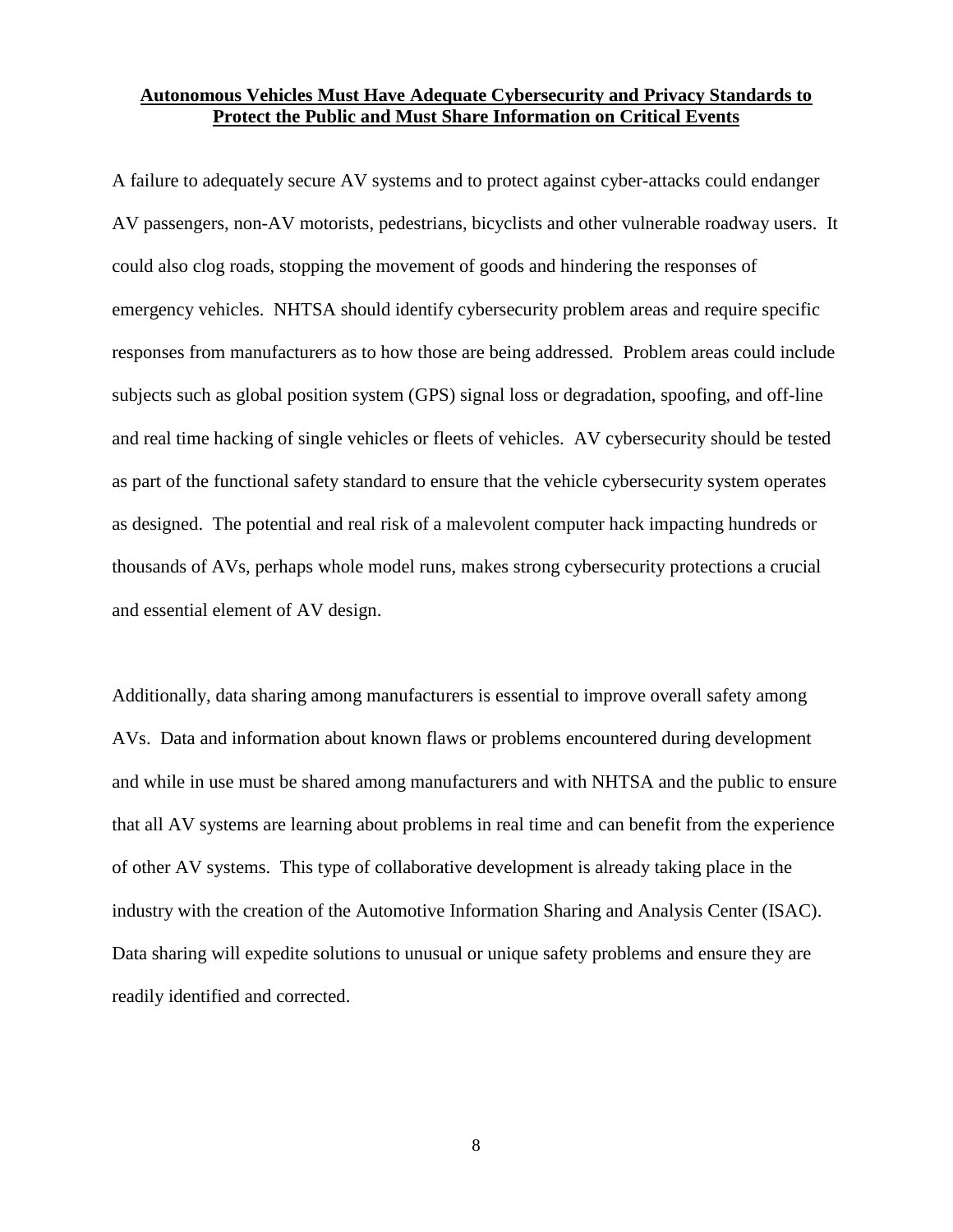Similarly, AVs should be subject to binding privacy standards to ensure that data is not abused. The recording and sharing of data will be critical to achieving the safest performance of AVs. Keeping the public informed as to the importance of sharing data and ensuring their privacy will also be critical to ensure public participation and acceptance. The industry and regulators must guarantee that data is protected and only used for the purposes of improving safety, and not for other commercial uses, such as the marketing of products based on vehicle location, which could turn the public against data sharing.

#### **Recommendations:**

- **AVs must have adequate cybersecurity and privacy standards to protect the public.**
- **AVs should be subject to binding privacy standards to ensure that consumer data is not used for purposes other than improving the safety and security of AVs.**

## **The Development of Autonomous Vehicles Must Be Transparent or Public Confidence in the Technology Will Suffer**

The development and deployment of AVs as well as NHTSA's role in regulating this technology must be open and transparent. All non-propriety communications and responses between the agency and a manufacturer as it relates to any issues involving AVs must be made available for public review and scholarly research. All data generated from the testing and deployment of AVs, except for trade secrets and private individual information must also be made public. Lack of transparency will severely undermine the public's confidence in this new technology and inhibit its widespread adoption.

Opinion polls already show strong public skepticism and hesitation about AVs and those doubts are surely warranted. Over the last few years, automakers have hidden from the American public and regulators safety defects that have led to numerous unacceptable and unnecessary deaths and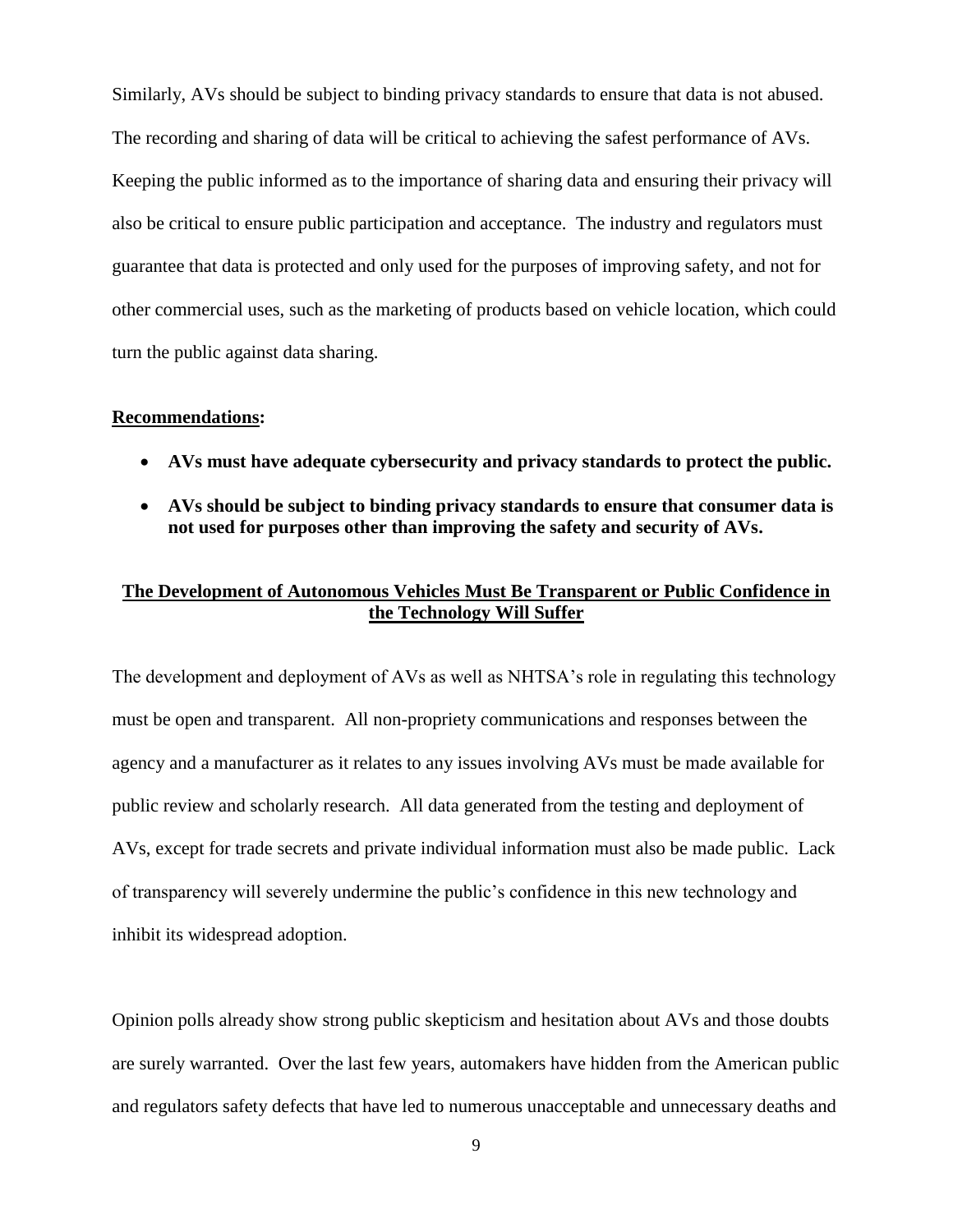injuries as well as the recall of tens of millions of vehicles. Consumer acceptance of this technology is critical to the success of fully realizing the lifesaving potential of AVs. Trial by error on public roads and risking public safety is neither the appropriate nor the responsible approach to encouraging the development and deployment of AVs. In fact, a national survey commissioned by Kelley Blue Book found that a large portion of the public is resistant to accepting AVs. Fifty-one percent of respondents replied that they prefer to have full control of their vehicle, even if it's not as safe for other drivers. Additionally, awareness of the higher levels of vehicle autonomy is limited, with 6 out of 10 people saying they know little or nothing about AVs. For half of the respondents, the perception of safety and personal comfort with autonomous technology diminished as the level of autonomy increased. In fact, 80 percent believed that people should always have the option to drive themselves, and nearly one in three respondents said they would never buy a level 5 vehicle.<sup>xxiii</sup>

A recent study conducted by the Massachusetts Institute of Technology garnered similar results. Only 13 percent of those polled reported that they would be comfortable with vehicle "features that completely relieve the driver of all control for the entire drive."<sup>xxiv</sup> In addition, 59 percent of respondents reported that the maximum level of automation that they would be comfortable with were "features that actively help the driver, while the driver remains in control."<sup>xxv</sup> The reluctance and hesitation of the public to embrace AVs will not be abated if the technology fails, the government regulators are viewed as standing on the sidelines and manufacturers have not done due diligence in conducting adequate testing before rushing to the marketplace. Consumers expect, and in fact, demand that the federal government prohibit the introduction of dangerous products to the marketplace whether it be drugs, food, toys, or driverless cars.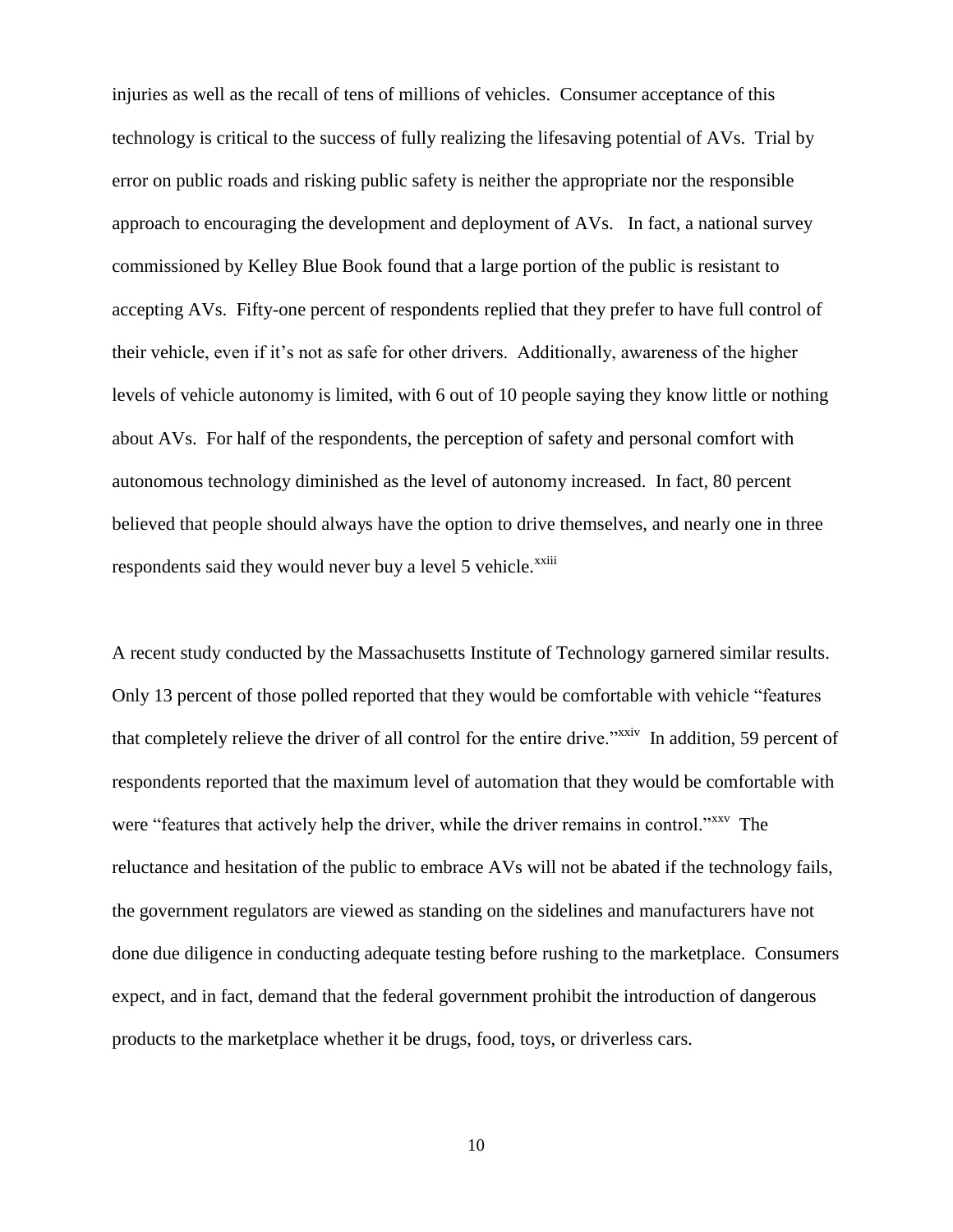### **Recommendation:**

 **All non-propriety communications and responses between the agency and a manufacturer as it relates to any issues involving AVs must be made available for public review and scholarly research.**

### **States Must Not be Preempted from Acting to Protect their Citizens Especially in Light of NHTSA's Failure to Regulate Automated Vehicles to Date**

Advocates agrees with the statutory mission of NHTSA to regulate the design and performance of motor vehicles to ensure public safety which, in modern day terms, includes autonomous vehicles and technology. However, unless and until NHTSA issues comprehensive standards and regulations to govern the AV rules of the road, states have every legal right, indeed a duty to their citizens, to fill the regulatory vacuum with state developed proposals and solutions for ensuring public safety. NHTSA, by issuing only guidelines, has left the field of AV safety open to the states to fulfill their traditional role of protecting the health and welfare of their citizens. As the National Conference of State Legislatures (NCSL) noted in its comments to NHTSA's guidelines, "Without any indication on forthcoming federal regulations regarding the safe operation of HAVs, states may be forced to fill the gap in order to ensure the safety of public roadways."<sup>xxvi</sup> Moreover, the Pennsylvania Department of Transportation stated in its comments to the guidelines that "Yes, there should be consistent treatment of highly automated vehicles nationwide. However, where the adoption of 'safety standards' being applied to highly automated vehicle testing is totally voluntary (as opposed to self-certifying as against a regulatory framework in the FMCSS) [sic], what level of comfort does that give to the states and their citizens that their transportation and law enforcement agencies are properly discharging their duty to ensure that highly automated vehicles are in fact safe?"<sup>xxvii</sup>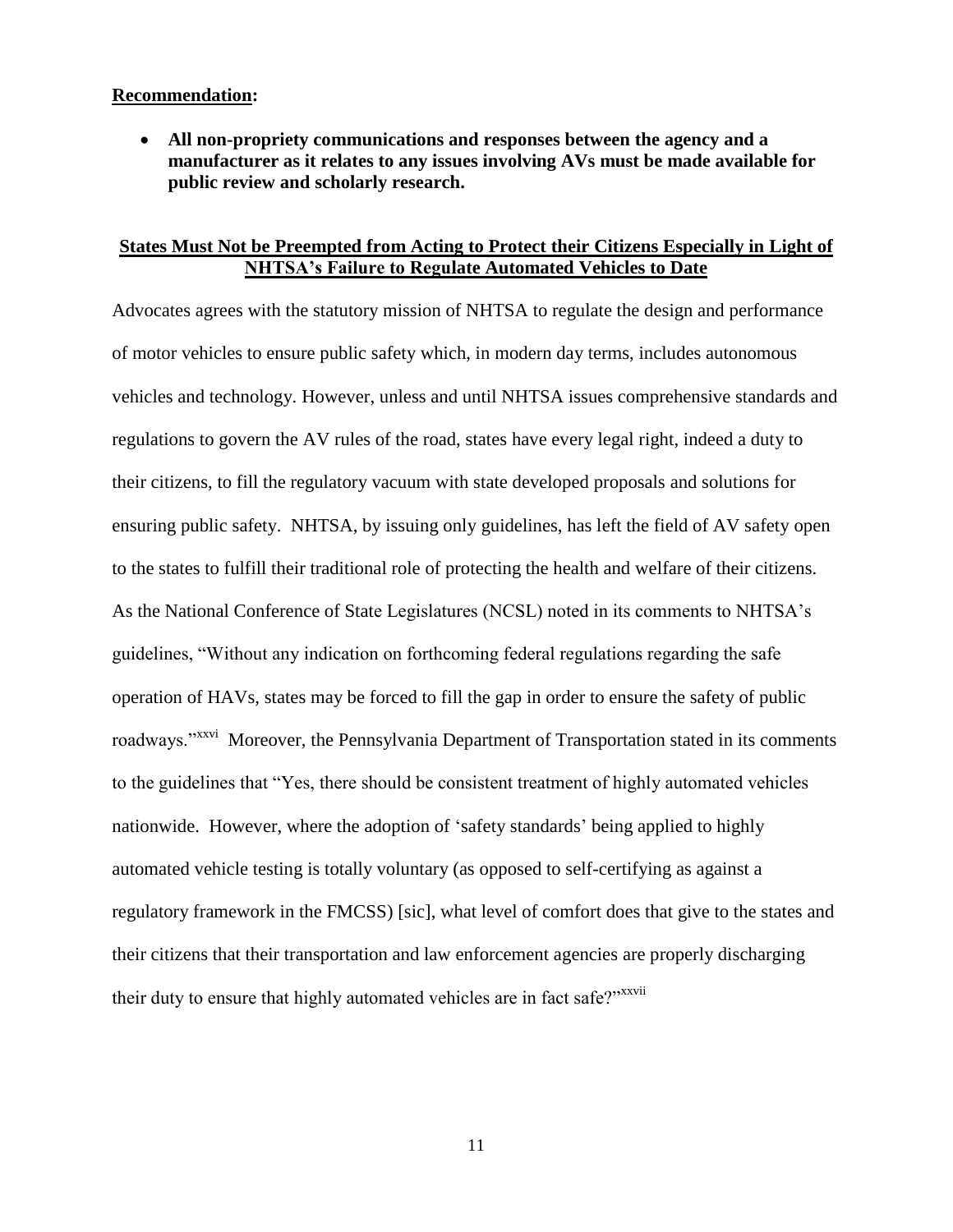#### **Recommendation:**

 **Until NHTSA issues comprehensive standards and regulations to govern the AVs, states must not be precluded from filling the regulatory void with state developed solutions to protect their citizens.**

### **NHTSA Needs Additional Resources**

The increase in motor vehicle fatalities combined with the demands being placed on NHTSA with regards to the advent of AV technology necessitates an increase to the agency budget. While the FAST Act did provide some additional resources, it is still inadequate to manage the myriad of challenges facing the agency. Today, 95 percent of transportation-related fatalities, and 99 percent of transportation injuries, involve motor vehicles on our streets and highways. Yet, NHTSA receives only one percent of the overall U.S. Department of Transportation (DOT) budget. NHTSA will face even greater challenges in the future as AVs continue to develop and are introduced into the market. For NHTSA to exercise proper oversight over AVs, the agency will need to hire more staff with technical expertise. Moreover, given that crashes impose a comprehensive cost to society of \$836 billion, \$242 billion of which is direct economic costs such as lost productivity, medical costs and property damage, it is critical to advance serious measures to combat a serious problem.<sup>xxviii</sup>

#### **Recommendation:**

 **NHTSA must be given additional funding in order to meet demands being placed on the agency with regard to the advent of AV technology.**

#### **Conclusion**

Autonomous vehicles have the potential to change our nation's ability to protect motorists and other road users. It is critically important that we do everything possible to advance this lifesaving technology in as safe and expeditious manner possible. Advocates believes that autonomous vehicles will not only change our lifestyles but it may, once and for all, change our